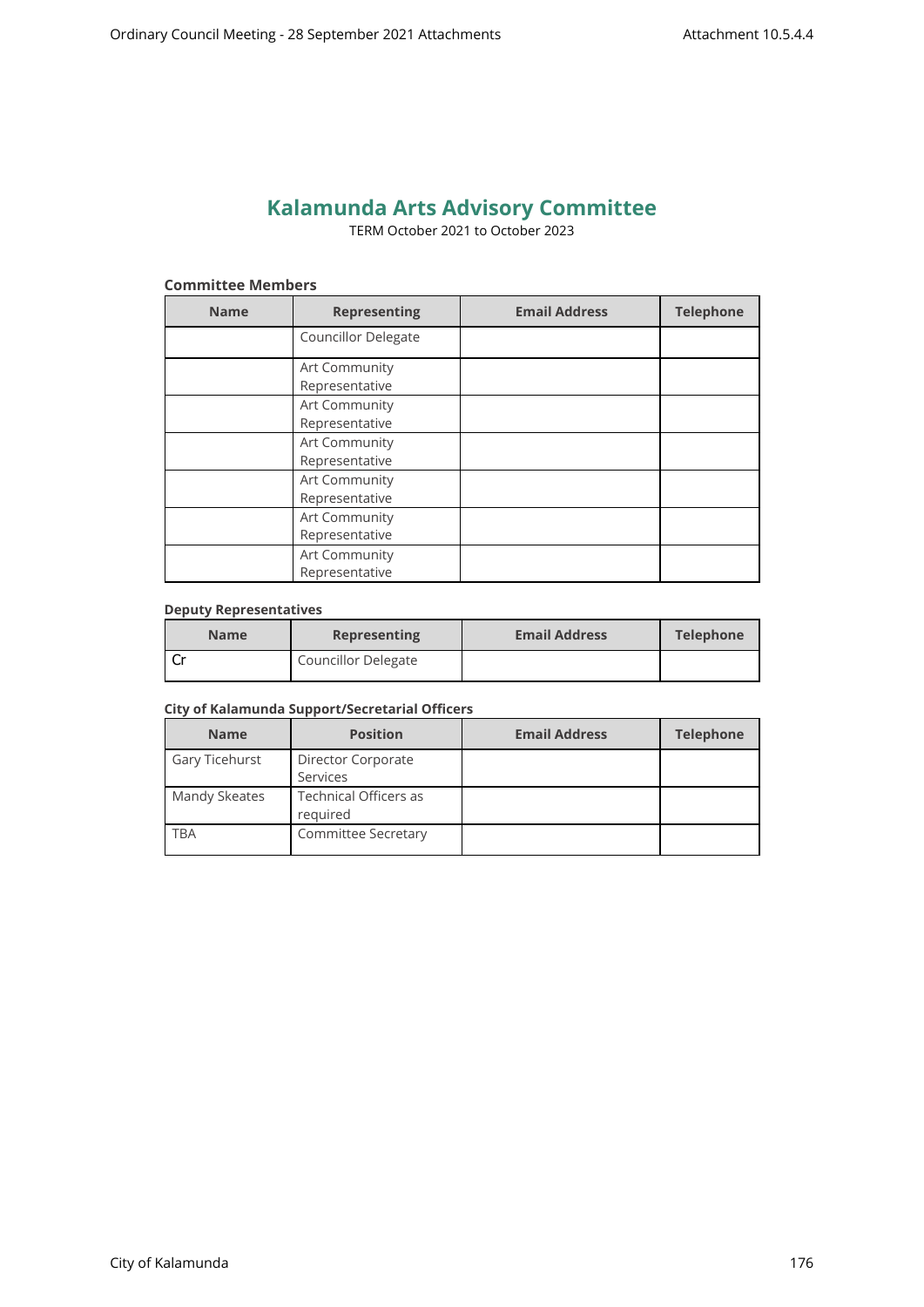## **KALAMUNDA ARTS ADVISORY COMMITTEE**

Terms of Reference October 2021

## **1. Name**

The name of the Committee shall be the *Kalamunda Arts Advisory Committee.*

#### **2. Purpose**

The purpose of the KAAC is to provide Council with support as requested in the City's progress towards recognising Arts in contributing to well-being, liveability and the economy of our community. The Committee will provide advice to Council to incorporate arts into the planning and urban design initiatives within the City.

#### **3. Objectives**

- a. Assist the City in its development of strategies, actions, and plans to contribute to well-being, liveability and economy of the community
- b. Provide the City with advice and feedback regarding community engagement activities undertaken by the City in this area.
- c. Upon request by the City, undertake specific investigations, reviews of items related to:
	- i. The Public Art Master Plan
	- ii. The Arts Strategy
- d. Identify Arts related collaborations and strategies to maximise participation by the community and opportunities to create and engage with diverse Arts activities.
- e. Act as Champions within the Community for City initiatives in the Arts area.

#### **4. Councils Strategic Alignment**

*Kalamunda Advancing Strategic Community Plan to 2031*  OBJECTIVE 1.3 - To support the active participation of local communities.

#### **5. Membership**

## **a) Qualification to be a Member**

Members must have knowledge, interest or have worked in the arts industry.

#### **b) No. of Members**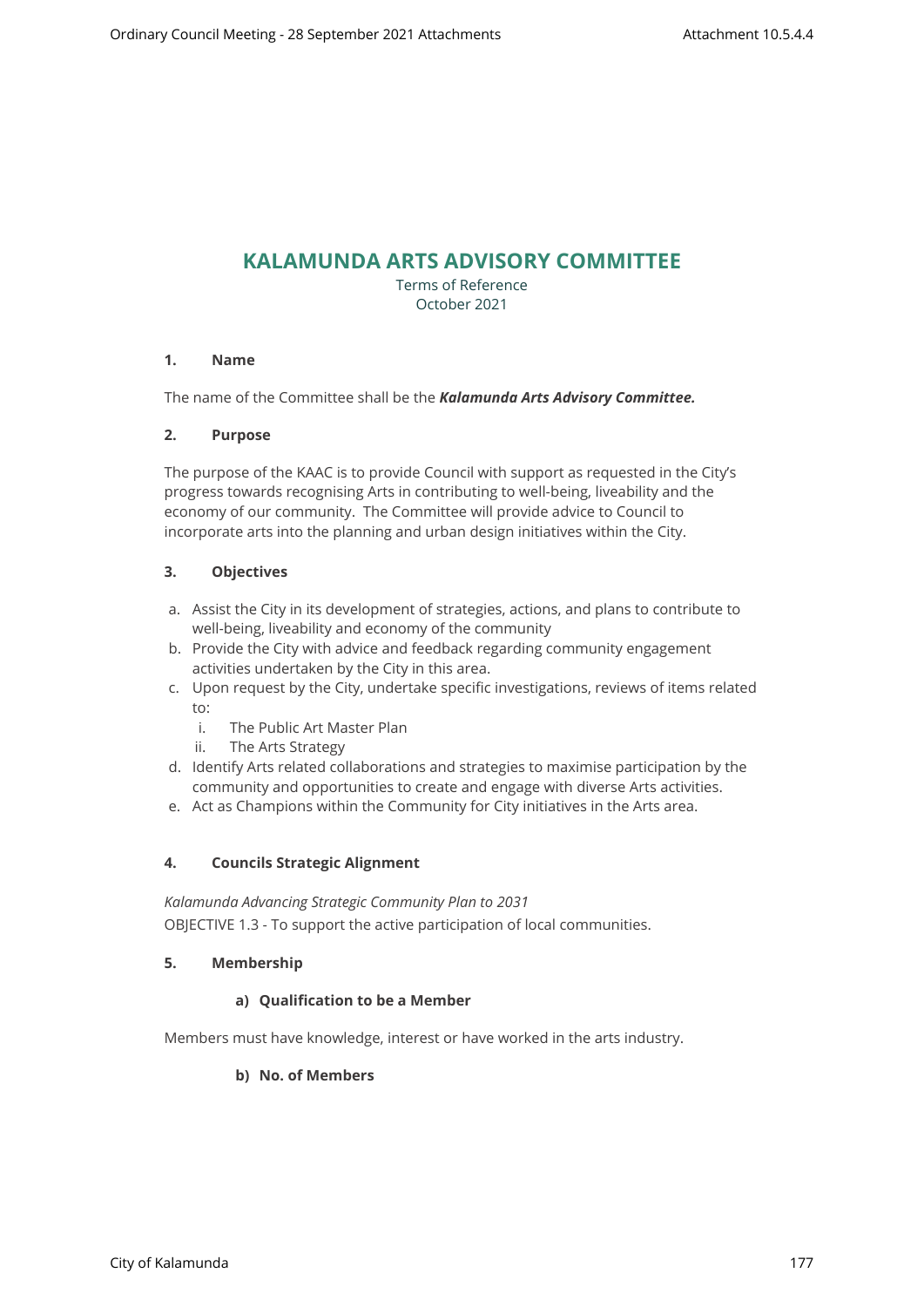A total membership of 5 – 7 members comprising: -

- i. One Elected Member.
- ii. A total of 4 -6 Community Representatives residing in the district.

## **c) Deputy Members**

Each committee shall have an appointed Deputy Councillors who is to attend meetings in the absence of the appointed Councillor.

## **d) Term of Appointment**

Appointment is for up to two years and members are eligible for re-appointment following the Council Ordinary Election.

#### **e) Observers**

A request to attend a meeting as an observer will be approved at the discretion of the Presiding Member and the CEO.

Requests to attend as an observer should be provided to the CEO no less than two full working days prior to the meeting.

Observers:

- i. will not participate in the business of the committee.
- ii. will not be present when items of confidentiality are presented or discussed by the committee.

## **f) Resignation or Termination of Membership**

- i. Membership will be reviewed should a member miss three consecutive meetings without approved leave of absence and the Committee may choose to recommend to Council that the member is removed.
- ii. A committee member may resign from membership of the committee by giving the Chief Executive Officer or the committee's presiding member written notice of the resignation.

## **6. Election of Presiding Member and Deputy Presiding Member**

The election of the Presiding Member and Deputy Presiding Member will be conducted in accordance with the provisions of the *Local Government Act 1995*.

## **7. Meetings**

## **a) Conduct of Meetings**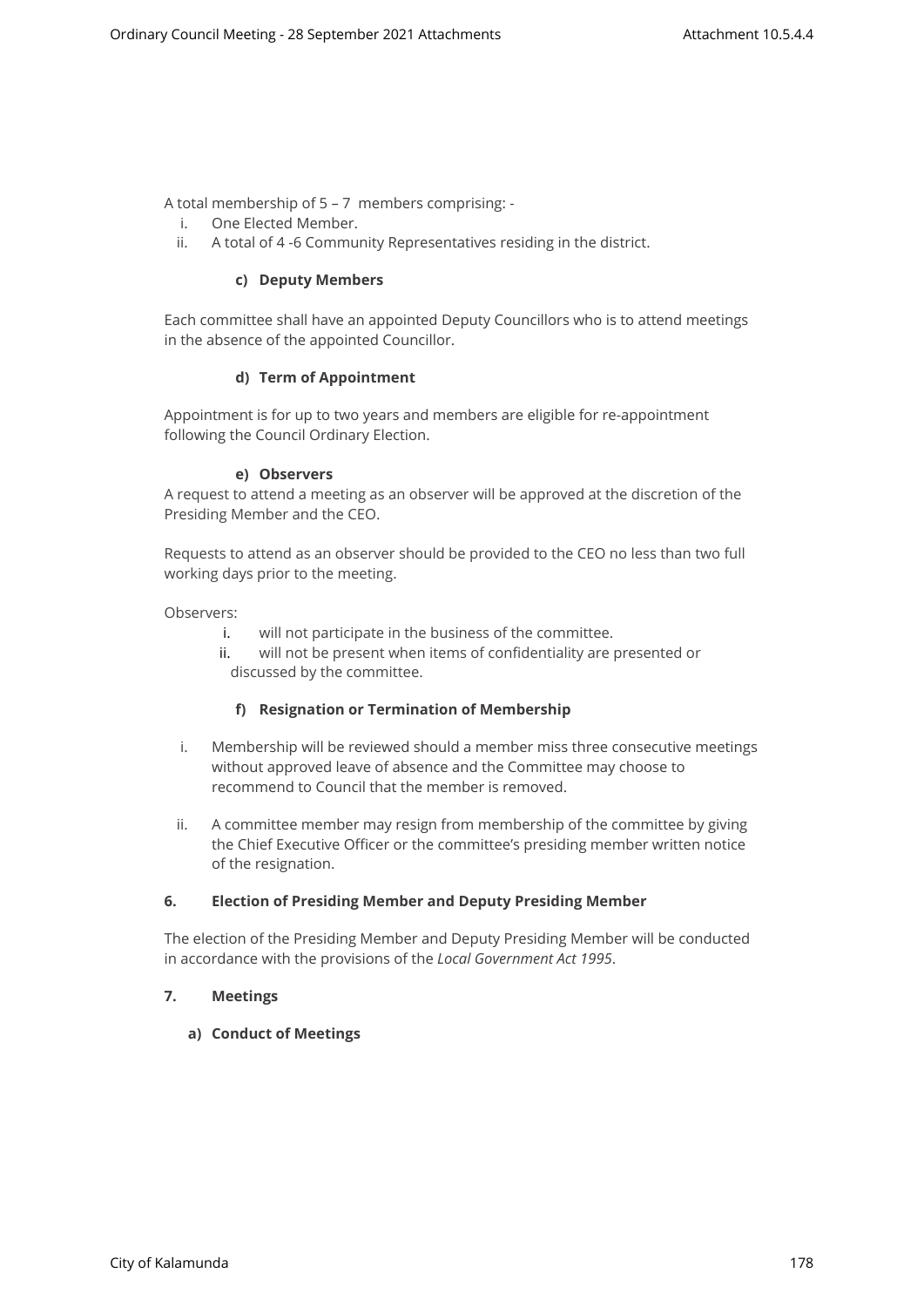All meetings will be conducted in accordance with the provisions of the *Local Government Act 1995* and the City's Standing Orders Local Law and the City of Kalamunda Code of Conduct.

## **b) Inductions**

All Members will be required to attend an induction which will be held prior to the first meeting of a committee following a Council election.

## **c) Scheduling of Ordinary Meetings**

The Committee shall meet at least quarterly. Meetings should be held on a regular date and time to be determined by the Committee

## **d) Special or Extra Meetings and Working Groups**

A Special or extra meeting can be proposed by: -

- i. A majority decision of the Committee
- ii. The presiding member of the Committee
- iii. By at least 1/3<sup>rd</sup> of the members of the Committee

A Committee may also choose to form working groups from its membership or to second others with specific skills for undertaking specific tasks required by the Committee in consultation with the City to ensure resources can be made available.

## **e) Quorum**

A quorum shall consist of at least one half of the appointed members. If a quorum is not achieved the meeting can progress informally, with minutes prepared in accordance with established processes.

## **f) Disclosure of Interests**

All Committee Members are required to disclose any financial, proximity or impartiality interests they may have in any matter to be discussed at the meeting.

## **g) Voting**

Each appointed member present shall have one (1) vote. In the event of a tied vote, the Presiding Member is to cast a second vote.

City of Kalamunda Officers supporting the Committee do not have voting rights.

The City may appoint additional officers to attend meetings to provide advice or subject matter expertise on topics to be discussed at any meeting. These officers do not have a voting right.